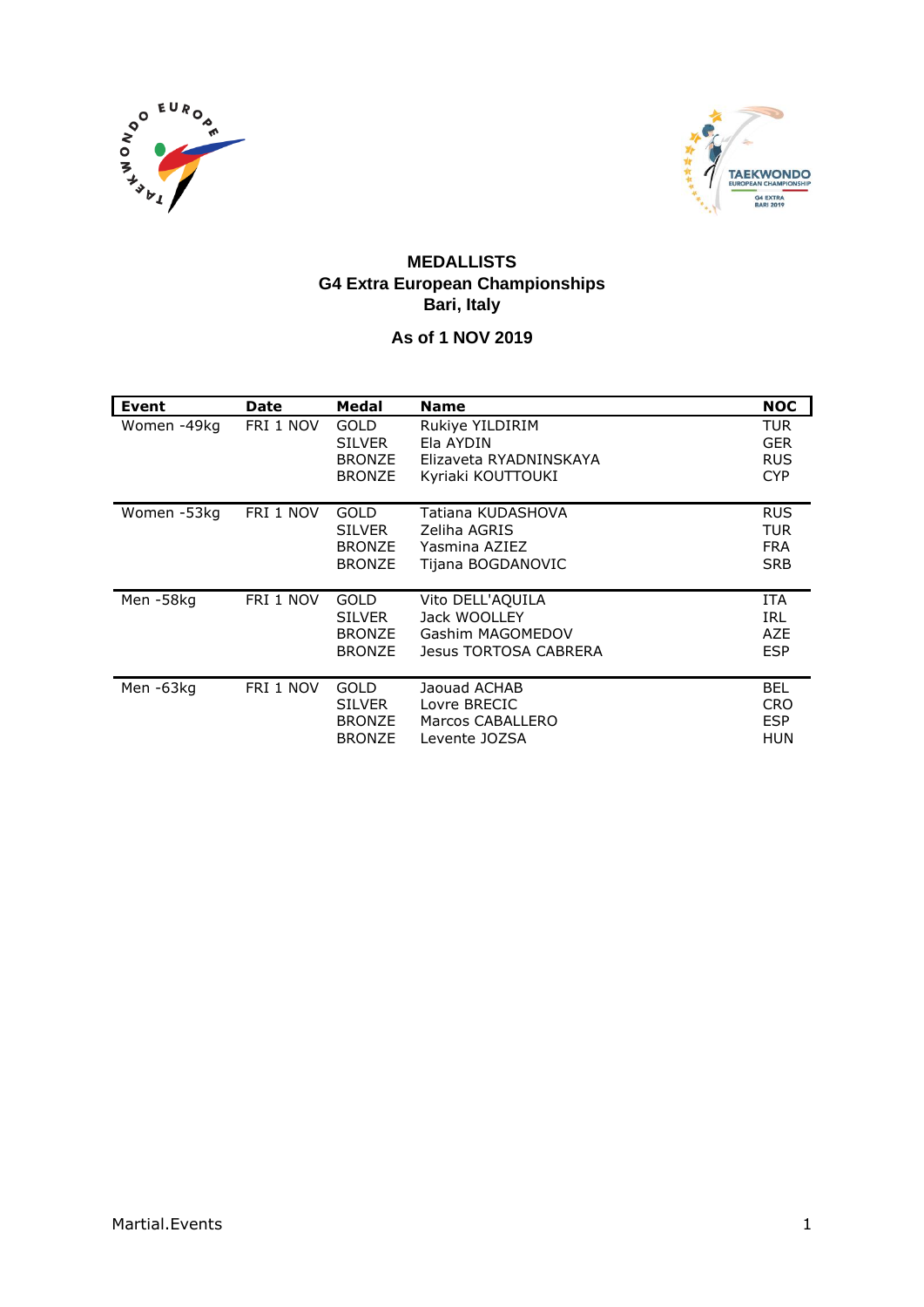Seniors / Men -58kg

Competitors: 23



|  |  | ©2019 Martial.Events - www.martial.events - Licensed to Martial.Events |
|--|--|------------------------------------------------------------------------|
|--|--|------------------------------------------------------------------------|

| Round | Round | Quarter     | Semi         | Final | Semi  | Quarter      | Round      | Round                |
|-------|-------|-------------|--------------|-------|-------|--------------|------------|----------------------|
|       |       |             |              |       | $  -$ |              |            |                      |
| JZ    | 16    | --<br>Fina. | <b>Final</b> |       | Final | <b>Final</b> | 4 C<br>ı o | e e<br>ັບຂ<br>$\sim$ |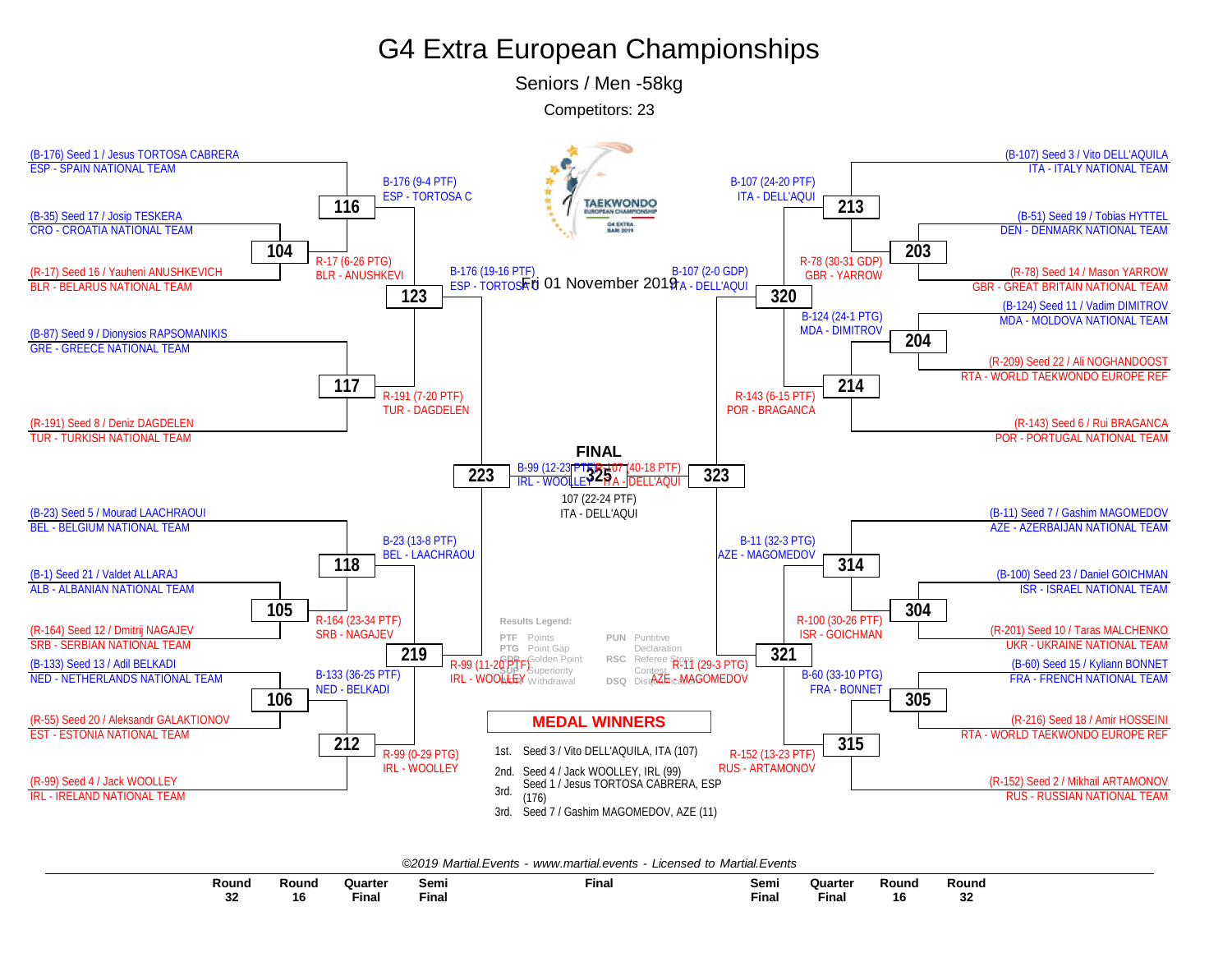Seniors / Men -63kg

Competitors: 21



*©2019 Martial.Events - [www.martial.events](http://www.martial.events) - Licensed to Martial.Events*

| Round    | Round | Quarter | Semi               | Final | Semi        | Quarter       | Round | Round    |
|----------|-------|---------|--------------------|-------|-------------|---------------|-------|----------|
|          |       |         |                    |       |             |               |       |          |
| າາ<br>◡▵ | 16    | Final   | $- \cdot$<br>Final |       | --<br>Final | $ -$<br>Final | 16    | n n<br>◡ |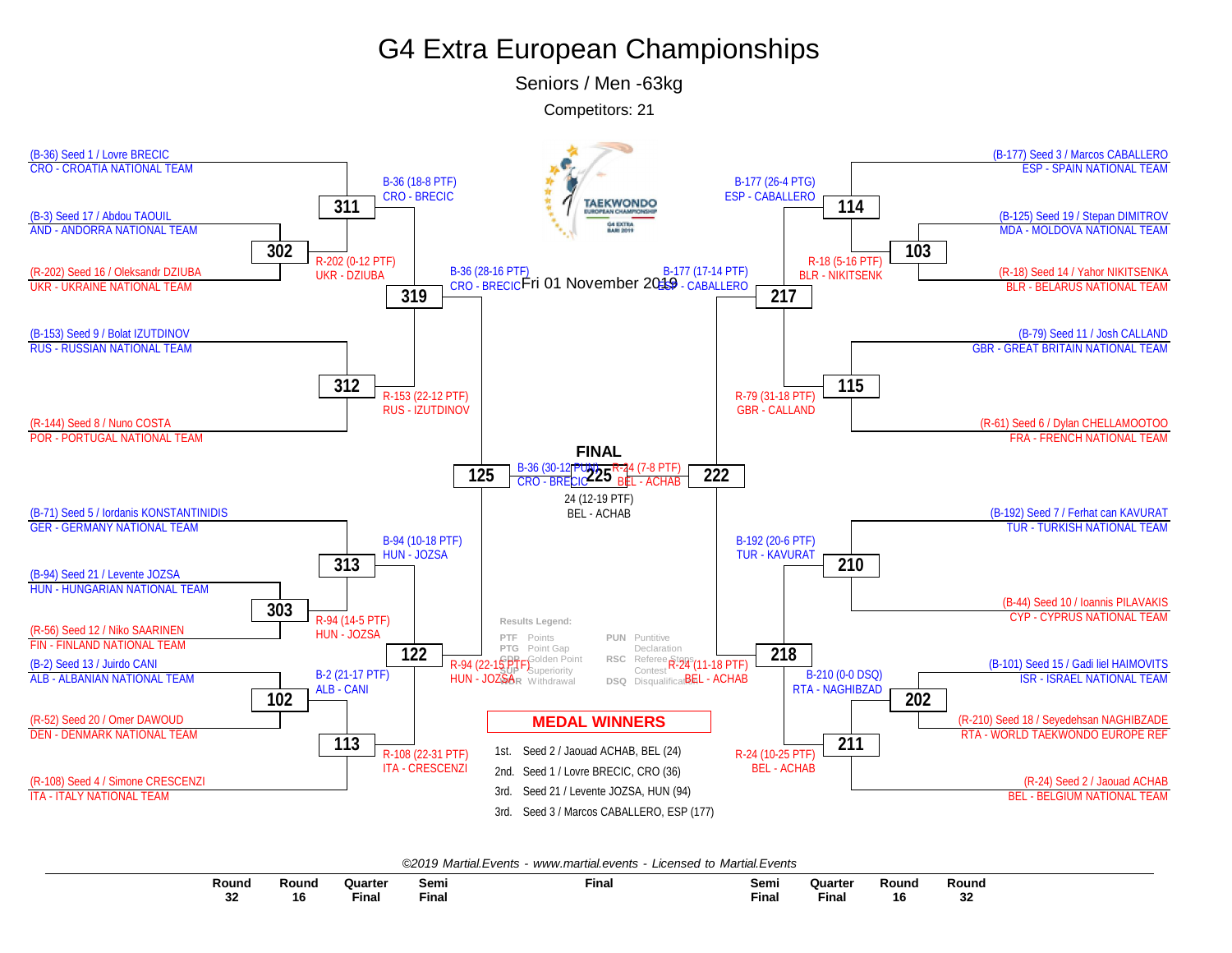Seniors / Women -49kg

Competitors: 18



*©2019 Martial.Events - [www.martial.events](http://www.martial.events) - Licensed to Martial.Events*

| Round        | Round    | Quarte             | Semi         | Final | Semi  | Quarte      | Round | Round       |
|--------------|----------|--------------------|--------------|-------|-------|-------------|-------|-------------|
|              |          |                    |              |       |       |             |       |             |
| $\sim$<br>32 | 40<br>10 | $- \cdot$<br>Final | $-$<br>Final |       | Final | --<br>Final | 16    | $\sim$<br>ັ |